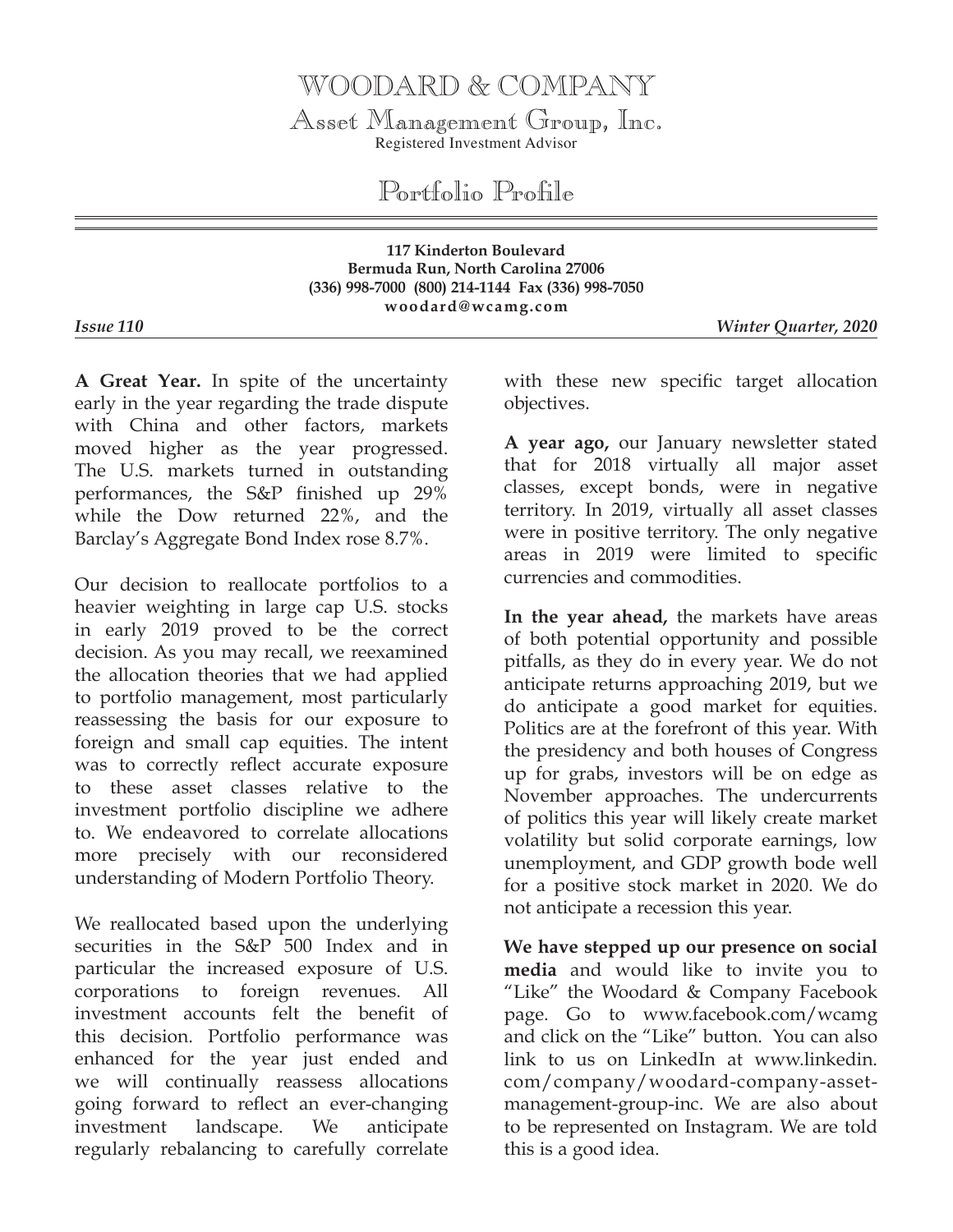**Market Review and Forecast.** This past year was extraordinary. The S&P 500 closed at record highs 35 times in 2019 as it surged 28.9%, its top return since 2013's 29.6% gain.

The Dow rose 22.3% while the smallcap Russell 2000 was up 25.5% last year. International stocks were the laggards once again, gaining "only" 22%.



The 2010s decade 13.6% yearly average for the S&P 500 (including dividends) was the fourth best decade result in the past 100 years. It was a terrific recovery from the 2000 – 2009 decade that averaged a negative 1% per year. (From October 2007 to March 2009, the S&P 500 plunged 57%.)

A stronger dollar and lackluster economic growth overseas combined to limit international stocks to a weak 5.2% annual

average for the last decade. That may be why some forecasters are predicting that less expensive overseas companies will do better than U.S. stocks this decade.

The U.S. market bounced back last year after a nearly 20% decline during 2018's fourth quarter that caused the S&P to finish 6.6% lower in 2018. Certainly the number one factor for the market surge last year was the Fed's switch from raising interest rates four times in 2018 to lowering them three times last year. ("Don't fight the Fed" is almost always true.)

Low interest rates that average about 3.75% for a 30-year mortgage and high consumer confidence have combined to spark a redhot housing market. (Several realtors have told us that the Winston-Salem area market is the "best ever.") The November Homebuilders Sentiment survey was the best in 20 years and the 1.48 million November building permits was the highest monthly number since May 2007.

Better than expected corporate earnings and a "phase one" settlement with China that canceled threatened additional tariffs scheduled for December 15 were two key factors that helped produce a robust fourth quarter for U.S. stocks. About 75% of companies exceeded estimated earnings for the third quarter – 70% is average for the past decade.

We believe the crash of 2007 – 2009 created "scared" consumers who have taken on less debt and are therefore much better off financially than they were a decade ago. Today, household debt is 76% of GDP – down significantly from 99% in 2008. Given that consumer spending is almost 70% of the economy and that unemployment, at 3.5%, is the lowest in 50 years, we are convinced no recession is on the horizon.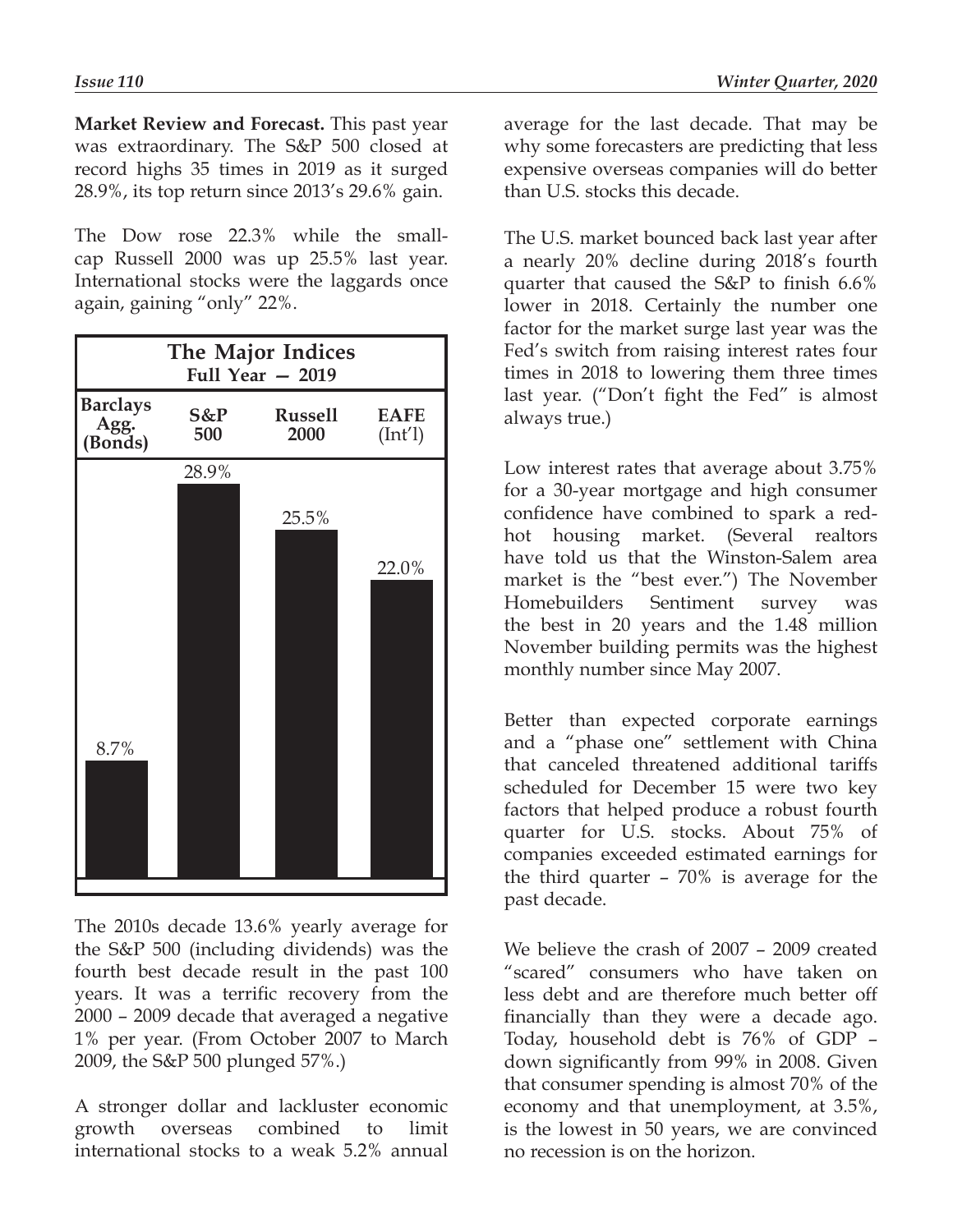However, GDP global growth has certainly declined as manufacturing here and overseas has fallen during 2019's middle two quarters. That slower growth, uncertainty over trade, and attacks on the wealthy by Democratic presidential candidates may have caused the September Conference Board's CEO Confidence Index to fall to its lowest reading since early 2009.

During the last month or two it seems likely that manufacturing here and abroad bottomed and is beginning to slowly rise. The Russell Investment Company claims it sees "tentative green shoots in manufacturing" and also predicts unemployment will continue to fall until it nears the 1953 Korean War rate of 2.5% percent that set a post World War II record low.

There is no question that the overall U.S. economy has slowed from its 3.1% GDP growth in 2018. It was 2.6% for the third quarter last year and despite terrific Christmas sales, it was probably a little lower for the fourth quarter.

Certainly the worst forecast for GDP growth for 2020 is Vanguard's miniscule 1.0% prediction. The highest we have seen is 2.5% with the average forecast near 2%. Slower growth bodes well for keeping inflation below 2%. Most Fed watchers are convinced that there will be no interest-rate changes during the first half of 2020 and probably for the entire year.

Energy stocks were the worst performing sector of the S&P 500 for the previous decade, ending 2019 only slightly higher than where they were 10 years earlier. While low energy prices hurt stockholders of their companies, they are a big plus for our economy. Bloomberg reported December 8 that that the U.S. "became a net oil exporter for the first time in 75 years."

Corporate profits are forecast to increase 5-10% next year. Last year's run-up has hiked stock p/e ratios to 22x earnings, considerably higher than their 16x longterm average. However, economist Ed Yardeni argues that low interest rates here and overseas justifies a higher than normal p/e ratio.

We have argued many times that accurately forecasting future stock market returns is impossible. Nevertheless, our collective wisdom here at Woodard and Company predicts positive returns for stocks this year. Just how positive remains to be seen.

**Interest Rates.** Our fixed income portfolio closed the year with solid performance which was a reflection of the greater U.S. fixed income market. The tactical moves we made earlier this year enhanced the safety of our bond portfolio. As mentioned in our previous newsletter, our bond portfolio is currently high quality and shorter in duration, which in the bond world makes for a safer portfolio. Midyear we decided to reduce risk in bonds by returning to shorter maturities, which we believe was a prudent move for the fixed income portion of client portfolios.

The 10 Year Treasury closed 2019 yielding approximately 1.8%. The year-long move lower in yields drove the Barclays Aggregate Bond index returned of 8.7% for 2019. Shorter term fixed income returned approximately 3% for the year while corporate and high yield positions (or junk bonds) returned just above 14%.

**1099s**. When 1099s are issued, they are coded by the issuing firm. Even if the code is wrong, the financial institution (in our case Fidelity) will not change or reissue the 1099. It is our understanding that all financial institutions are now essentially the same. They have gone to a more generalized